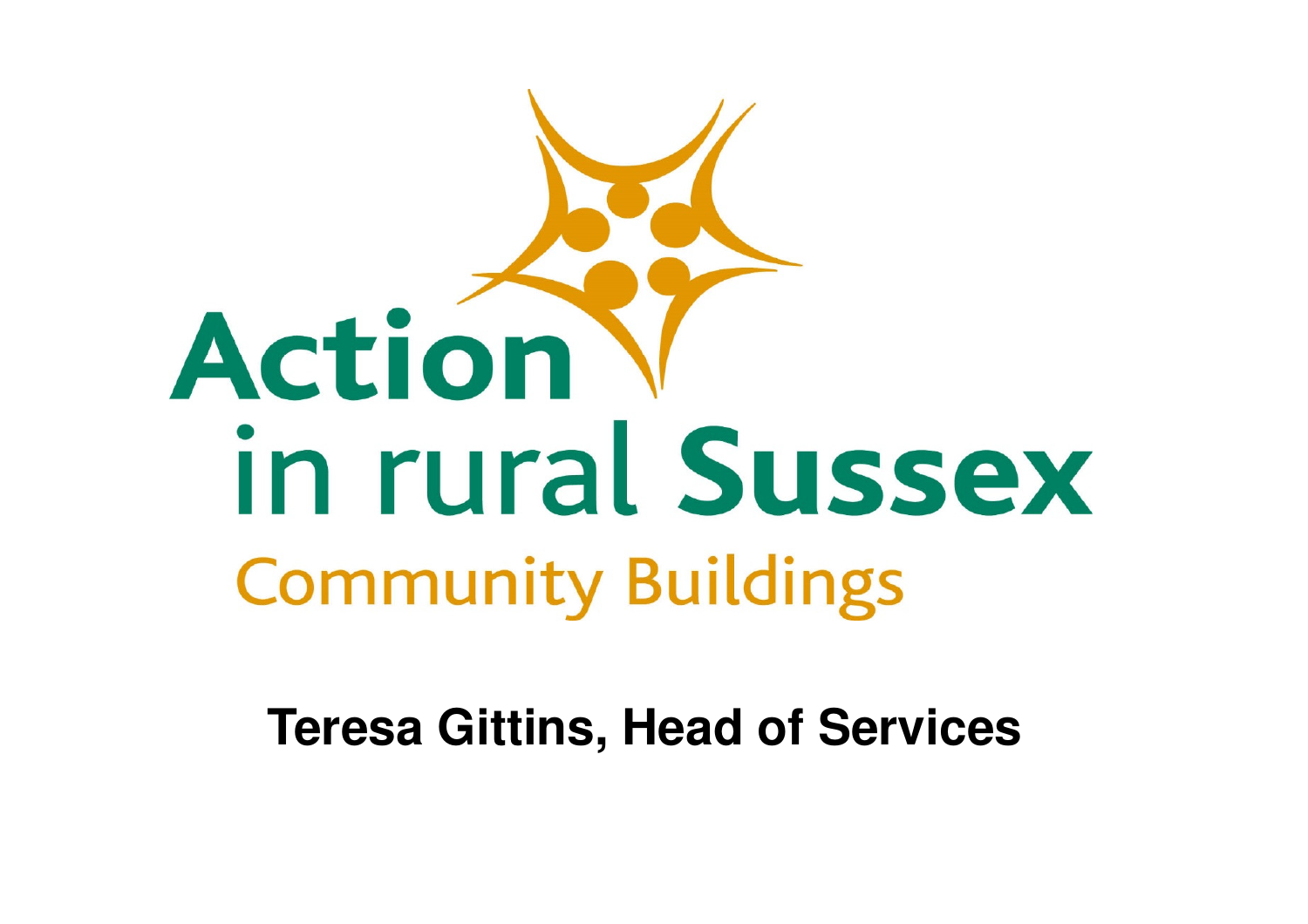

- **AirS Village Halls and Community Buildings Service**
- **Top 5 challenges for Voluntary and Community groups**
- **How do these apply to hall trustees, what are your challenges?**
- $\checkmark$  **Halls are an invaluable community asset - some of the opportunities provided by halls for their communities**
- $\checkmark$ **Participate in improving our service** 23 November, 2017

**Slide no. 2**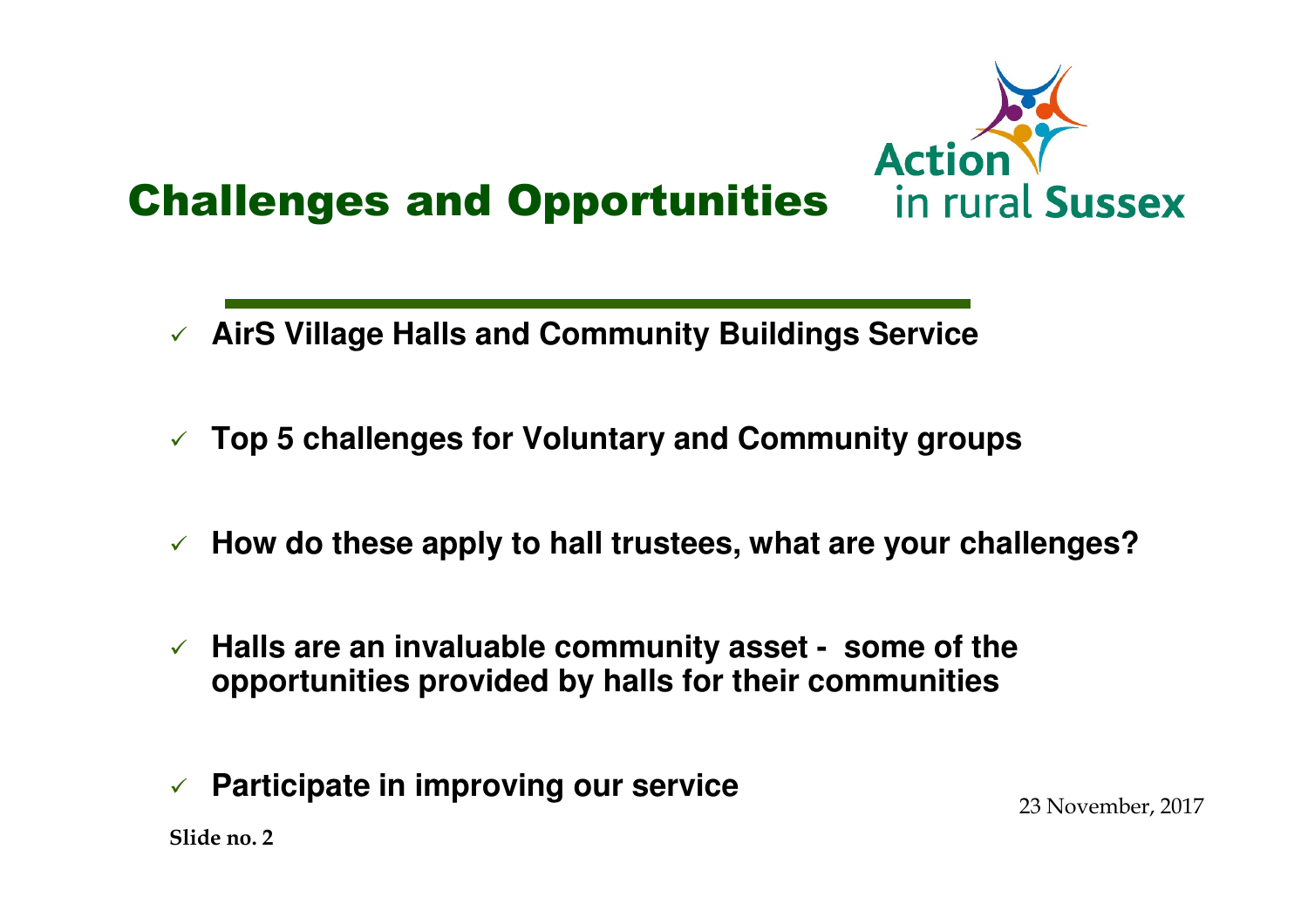## Sussex AirS Village Halls & Community Buildings service



#### Are we delivering what you need?

- $\checkmark$ **National policy framework translated, part of national network ACRE**
- $\checkmark$ **Monthly newsletter - updates on all issues / information**
- $\checkmark$  **Website information - providing model documents, topic notes, information sheets**
- $\checkmark$ **Email Helpline for routine questions – villagehalls@ruralsussex.org.uk**
- $\checkmark$  **Consultancy service - tackling 'knotty' issues / funding support/ governance changes**
- $\checkmark$ **Representation on your behalf to public sector providers**
- **Encouraging and supporting the use of village halls for local service delivery and community provision**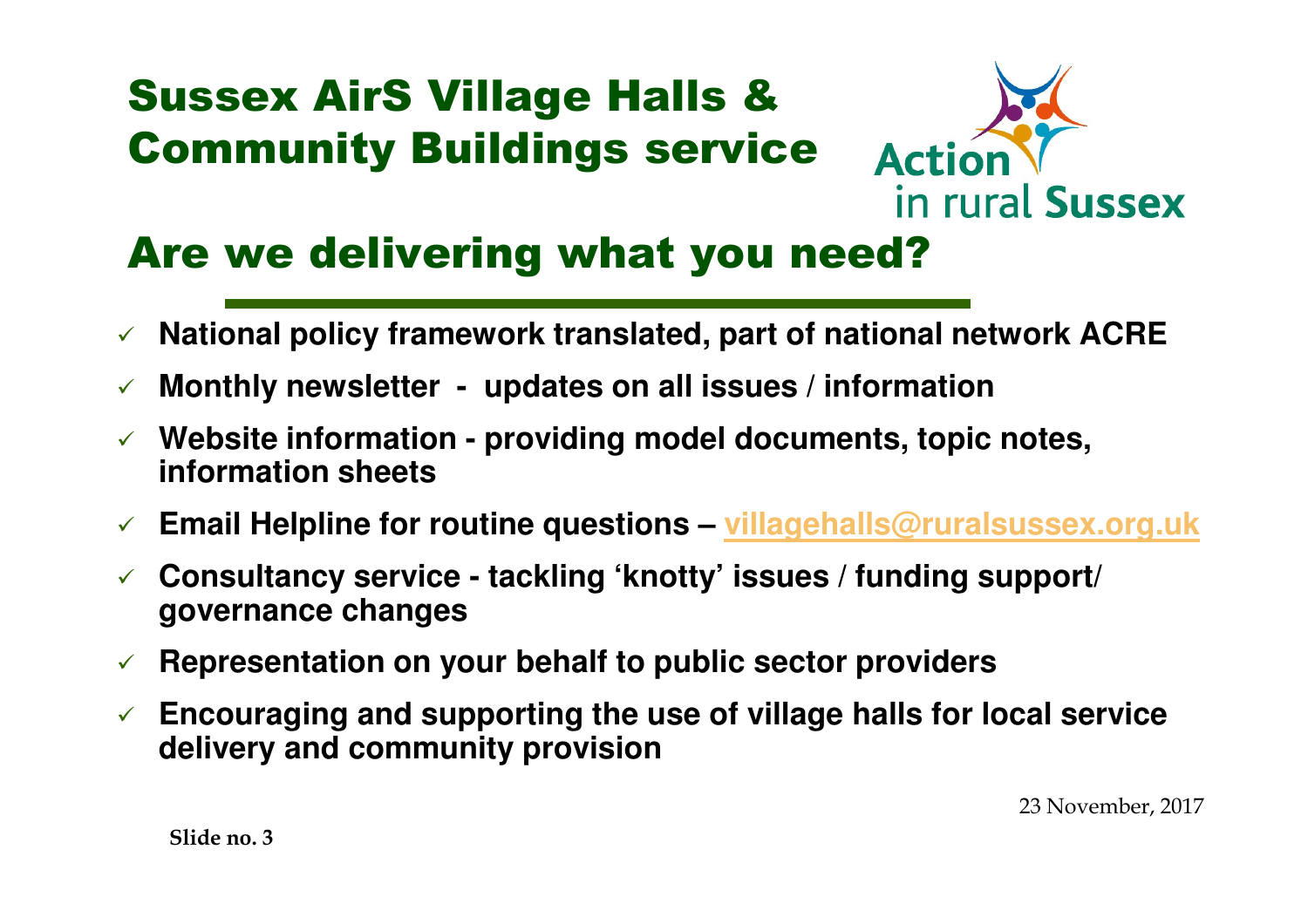

#### Top 5 challenges facing voluntary groups – AirS research

- **1. Finding, keeping and replacing volunteers**
- **2. Finding someone to lead or co-ordinate a group, replace existing leaders**
- **3.Finding funding, fundraising help**
- **4. Overcoming / understanding 'red tape', bureaucracy**

**Slide no. 45. Finding expert help when needed.** 23 November, 2017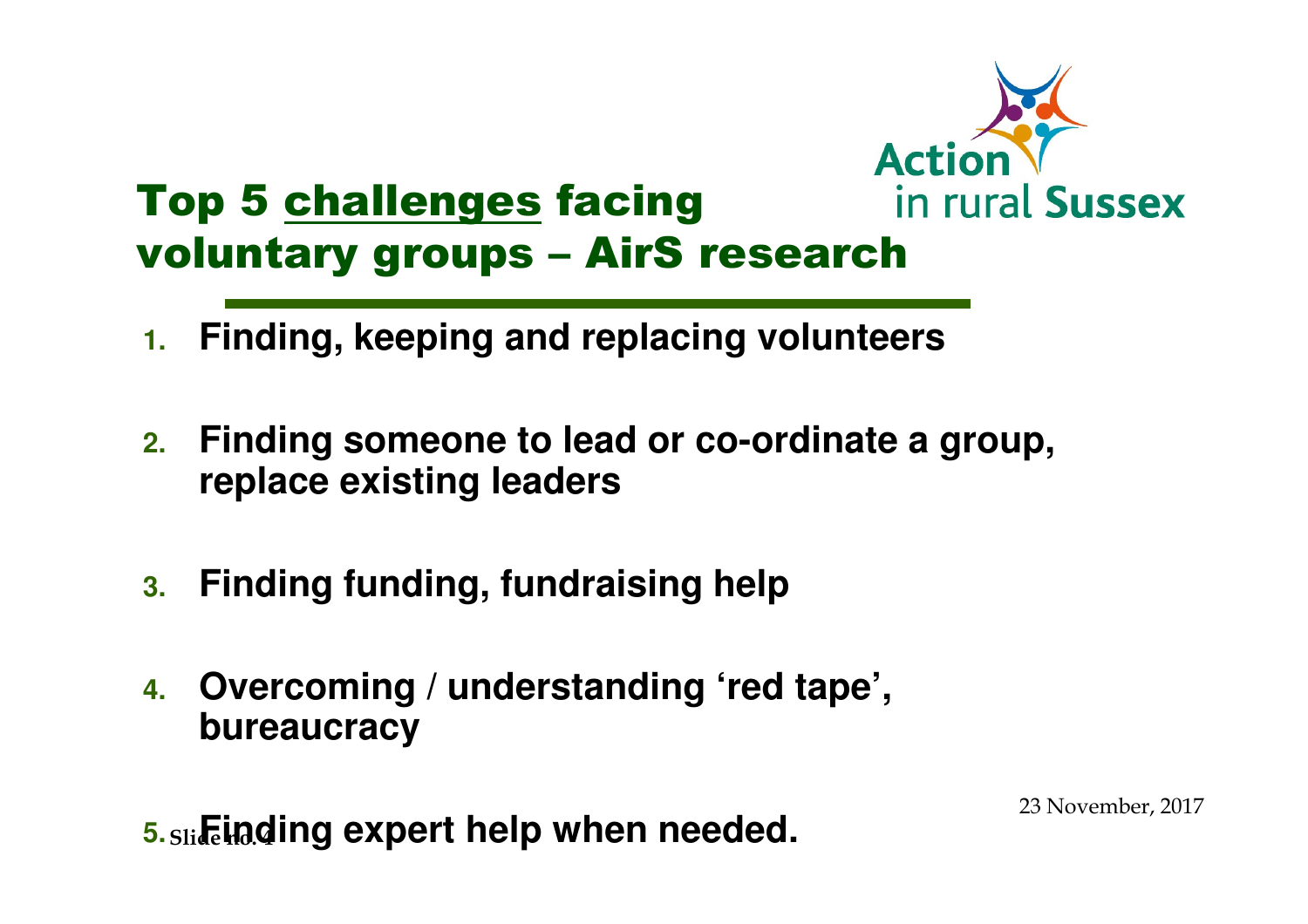## Do these apply to you?



#### What we have heard?

- **Finding people to run the hall, help with routine tasks, people with confidence to help with processes**
- **Treasurer, Chairman roles are particularly difficult to fill**
- **New build funding can take years to accumulate and sources of funding have reduced over the last 5 years**
- **Small fundraising for equipment or activity is easier**
- $\checkmark$  **Increased bureaucracy / routine tasks/ processes have grown every year.**
- **Expert help is often needed at short notice so need a good referral system for halls**
- $\checkmark$ **Issues are often different for large and small halls** 23 November, 2017

**Slide no. 5**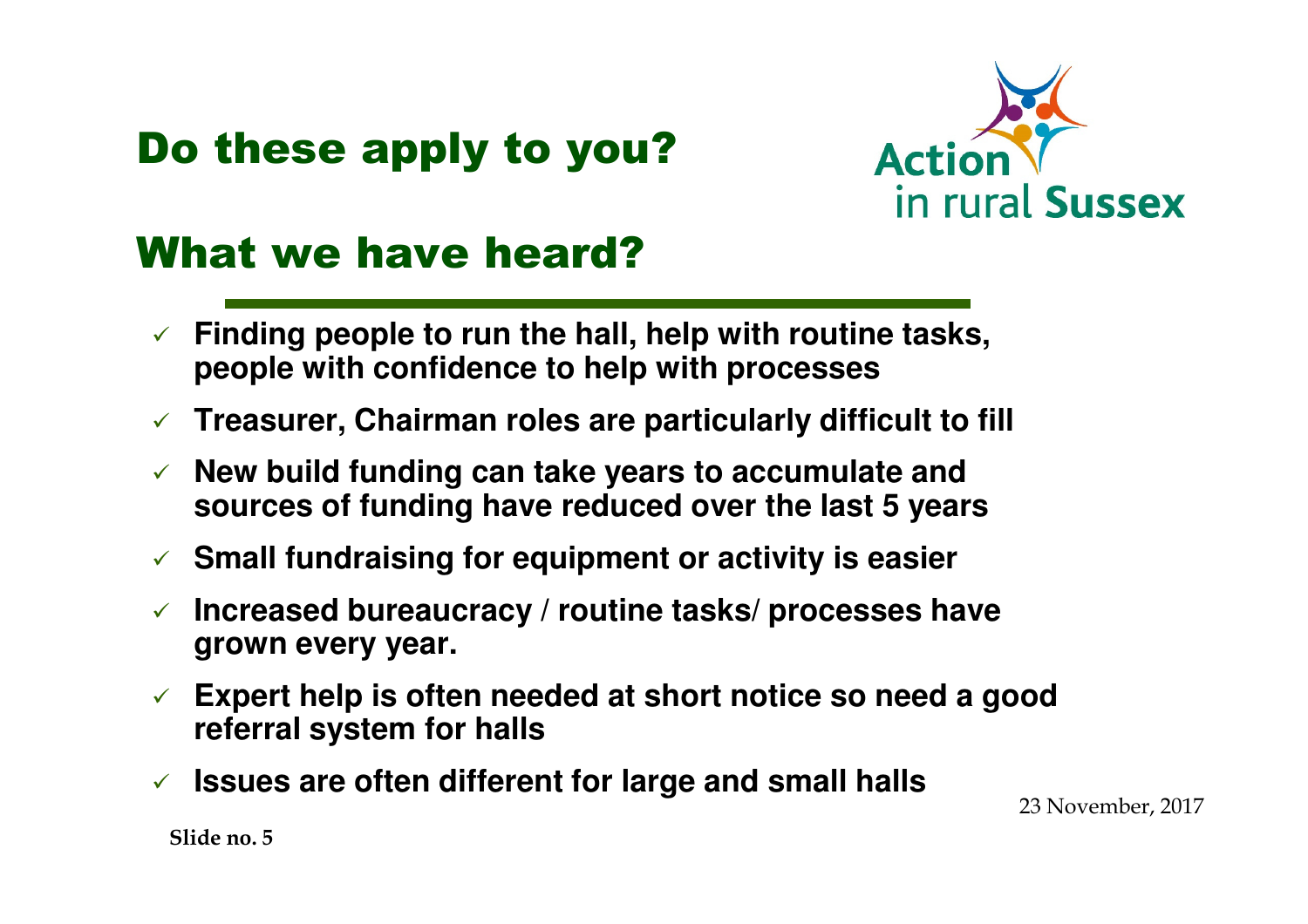#### Opportunities for communities. Halls are providing an **Actio** essential service – always have done!

- **Local community activities, clubs and groups**
- $\checkmark$ **Events – anniversary parties, weddings, wakes etc**
- $\checkmark$  **Attracting services out of urban centres e.g baby checks, podiatry clinic, strength and balance classes**
- **Public role – polling stations, meetings, public consultations, parish council meetings**
- **Community services – improving access for key groups, reducing isolation – childcare and nursery provision, dementia support, older people's support, carer services**
- **Effect of cutbacks - more childcare but no increase in resources, cutbacks of rural Library Service - role for halls.**

 $\sqrt{23}$  November, 2017<br>Slide no. 6

in rural Sussex

**Slide no. 6**

 $\checkmark$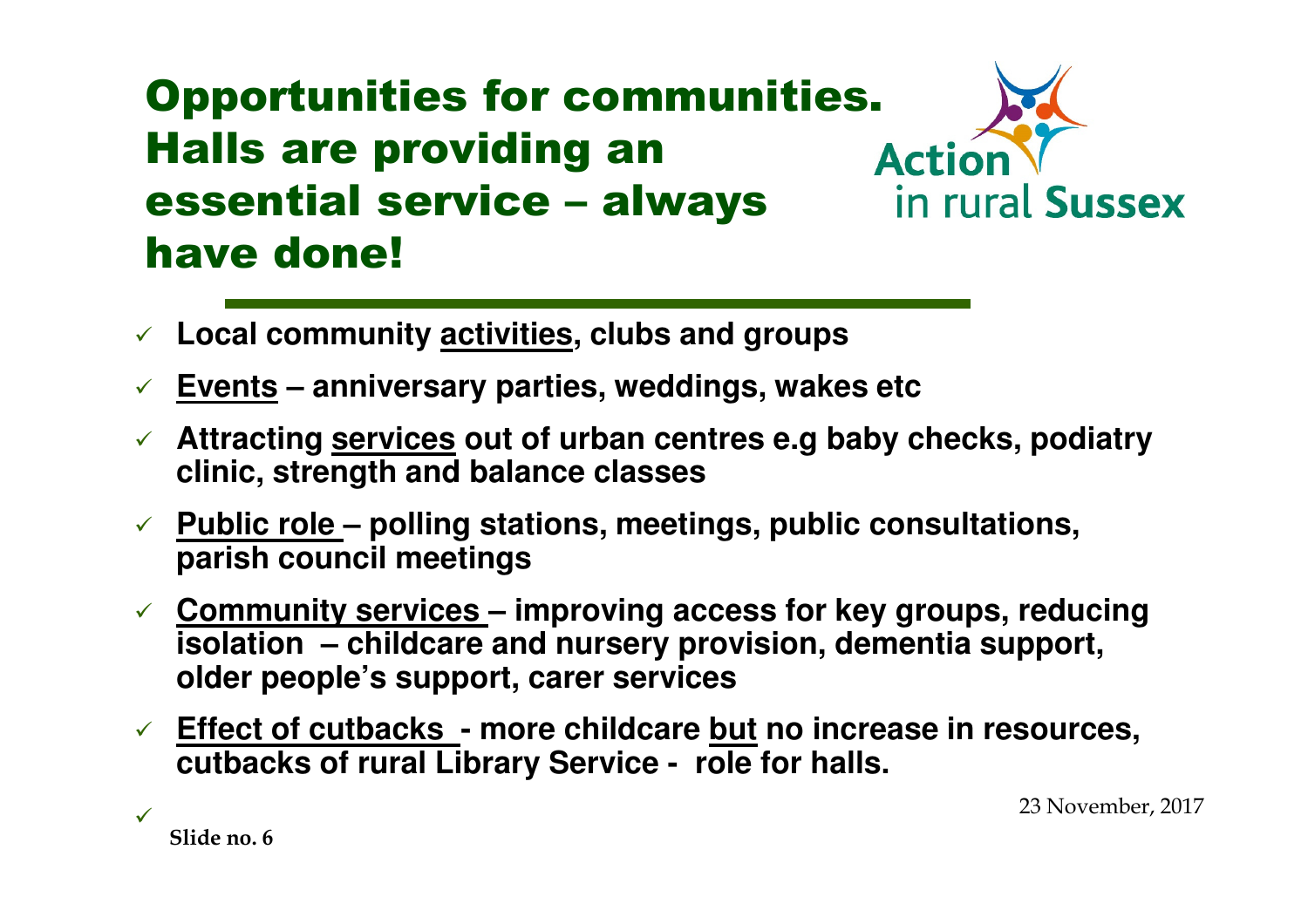

### Important exercise at AirS stand –help us to help you

- **What are you already offering your community that you're proud of because it meets local needs of your community.**
- **Identify the key challenges you face? Which ones do you need assistance with?**
- **What are your aspirations for your hall?**